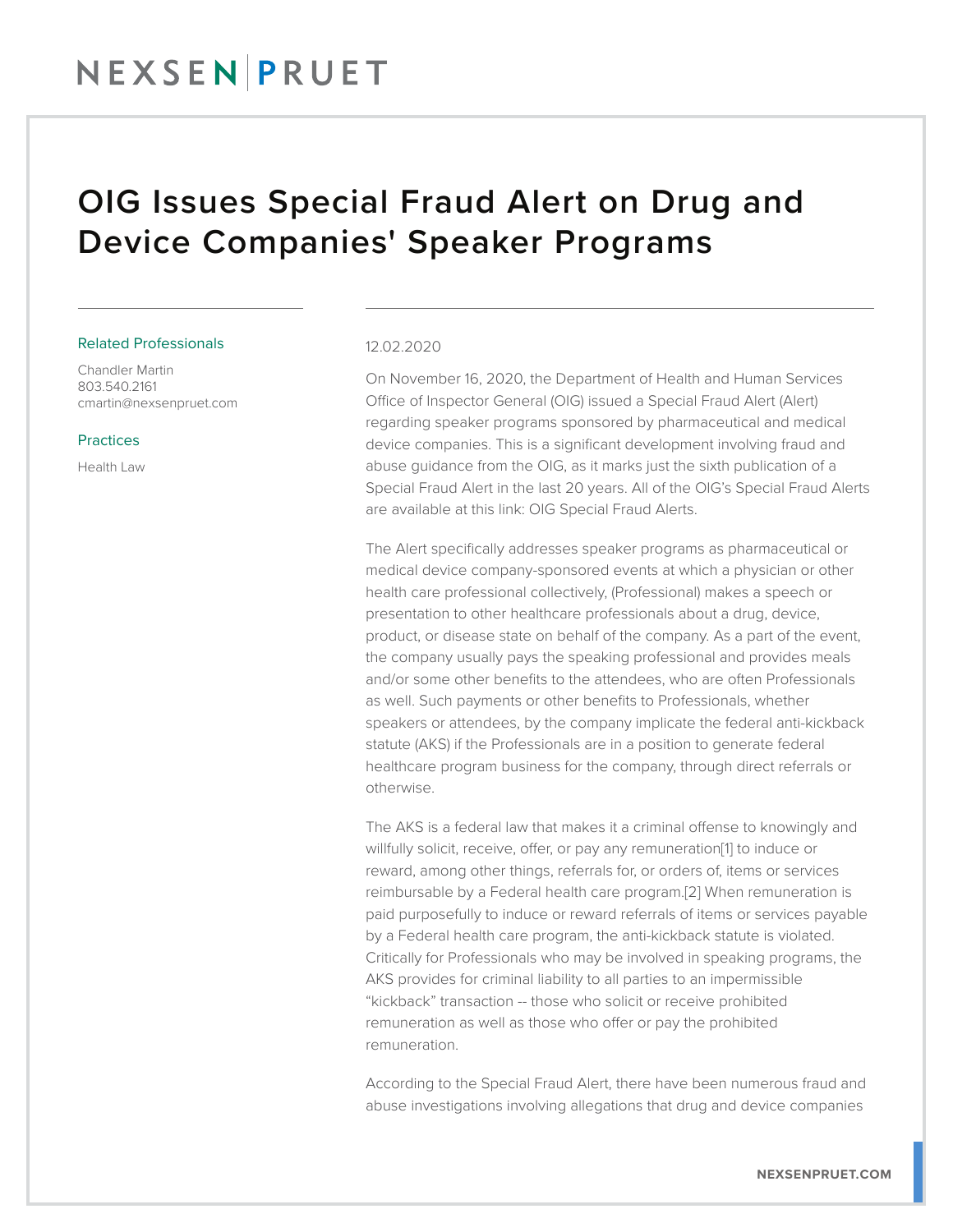## NEXSENPRUET

organize and pay for speaker programs with the intent to induce Professionals to prescribe or order (or recommend the prescription or ordering of) the companies' products. Acknowledging that speaking program sponsors would argue that speaker programs are intended to help educate and inform other Professionals about the benefits, risks, and appropriate uses of company drugs or products, the OIG asserts that generous remuneration is often paid to Professionals speaking at or attending speaking programs under circumstances that suggest that at least one purpose of the remuneration is to induce or reward referrals generated by the Professionals.

As a result, the OIG makes clear in the Special Fraud Alert that parties involved in speaker programs may be subject to increased scrutiny. These include any drug or device company that organizes or pays remuneration associated with a speaking program, any Professional who is paid to speak, and any Professional attendees who receive remuneration from the company (e.g., free food and drink or any other benefit). This reflects a continuation of the OIG's longstanding concerns over the practice of drug and device companies providing anything of value to Professionals in a position to make or influence referrals to such companies' products covered by federal healthcare programs. In prior guidance reiterated in the Special Fraud Alert, the OIG has cautioned physicians to consider the propriety of any proposed relationship with a drug or device company and be advised that "if the basis for a physician's compensation 'is your ability to prescribe a drug or use a medical device or refer your patients for particular services or supplies, the proposed consulting arrangement likely is one you should avoid as it could violate fraud and abuse laws.'" Heeding this advice is critical for Professionals because they could very well face liability under the AKS for knowingly and willfully soliciting or receiving remuneration in connection with speaker programs in return for prescribing or ordering products reimbursable by a federal healthcare program.

To provide practical guidance to potential speaking program participants or sponsors, the OIG in the Special Fraud Alert describes certain characteristics of a speaking program, which, taken separately or together, potentially indicate an arrangement that could violate the AKS. A violation of the AKS depends on the facts and circumstances of each arrangement and the intent of the parties on a case-by-case basis, and the presence or absence of one of these characteristics alone is not determinative of an AKS violation, but the Special Fraud Alert provides the following indicators of a potentially problematic speaking program arrangement:

- $\rightarrow$  The company sponsors speaker programs where little or no substantive information is actually presented;
- $\rightarrow$  Alcohol is available or a meal exceeding modest value is provided to the attendees of the program (the concern is heightened when the alcohol is free);
- $\rightarrow$  The program is held at a location that is not conducive to the exchange of educational information (e.g., restaurants or entertainment or sports venues);
- $\rightarrow$  The company sponsors a large number of programs on the same or substantially the same topic or product, especially in situations involving no recent substantive change in relevant information;
- $\rightarrow$  There has been a significant period of time with no new medical or scientific information nor a new FDA-approved or cleared indication for the product;
- $\rightarrow$  Professionals attend programs on the same or substantially the same topics more than once (as either a repeat attendee or as an attendee after being a speaker on the same or substantially the same topic);